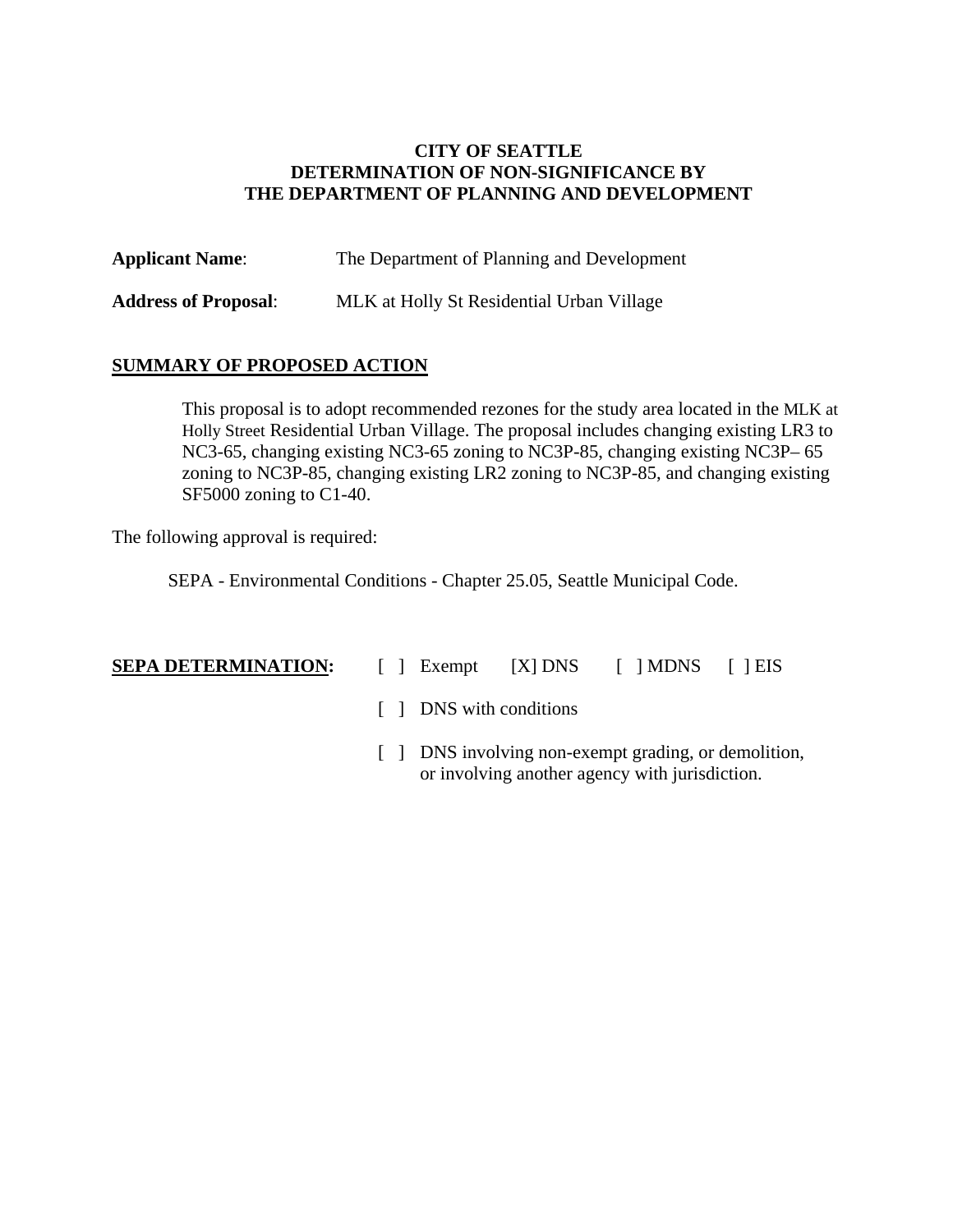# **BACKGROUND DATA**

#### **Background**

The proposed rezones are located within the MLK at Holly Street Residential Urban Village. The Department of Planning and Development has worked with members of the Othello community to identify a preferred development direction for this area. The proposal is based on the general guidance provided in the 2010 Othello Neighborhood Plan Update, the 2011 Othello Town Center Urban Design Framework, and dialogue with Othello community members.

#### Proposal Description

This proposal is to rezone parcels located in the MLK at Holly Street Residential Urban Village. The rezone area is approximately 29 acres in size.

Analysis undertaken by the Department of Planning and Development estimates the proposed rezone would increase 20-year growth projections by approximately 105 units and 104 jobs.

Proposed rezones are as follows:

- **Area A**: Rezone the existing Lowrise 3 (LR3) zone to Neighborhood Commercial 3 with a height of 65 feet (NC3-65)
- **Area B**: Rezone the existing Neighborhood Commercial 3 with a height of 65 feet (NC3-65) to Neighborhood Commercial 3 with a height of 85 feet and a pedestrian designation (NC3P-85)
- **Area C**: Increase the height limits of the existing Neighborhood Commercial 3 with a pedestrian (NC3P) designation from 65 feet to 85 feet
- **Area D**: Rezone the existing Lowrise 2 (LR2) to Neighborhood Commercial 3 with a height of 85 feet and a pedestrian designation (NC3P-85)
- **Area E**: Rezone the existing Single Family (SF 5000) zone to Commercial 1 with a 40 foot height limit (C1-40)

#### Public Comments

Proposed changes to the Land Use Code require City Council approval. Public comment will be taken on the proposed amendments at a future scheduled Council public hearing.

# **ANALYSIS - SEPA**

The initial disclosure of the potential impacts from this project was made in the environmental checklist dated September 23, 2011. The information in the checklist, the information and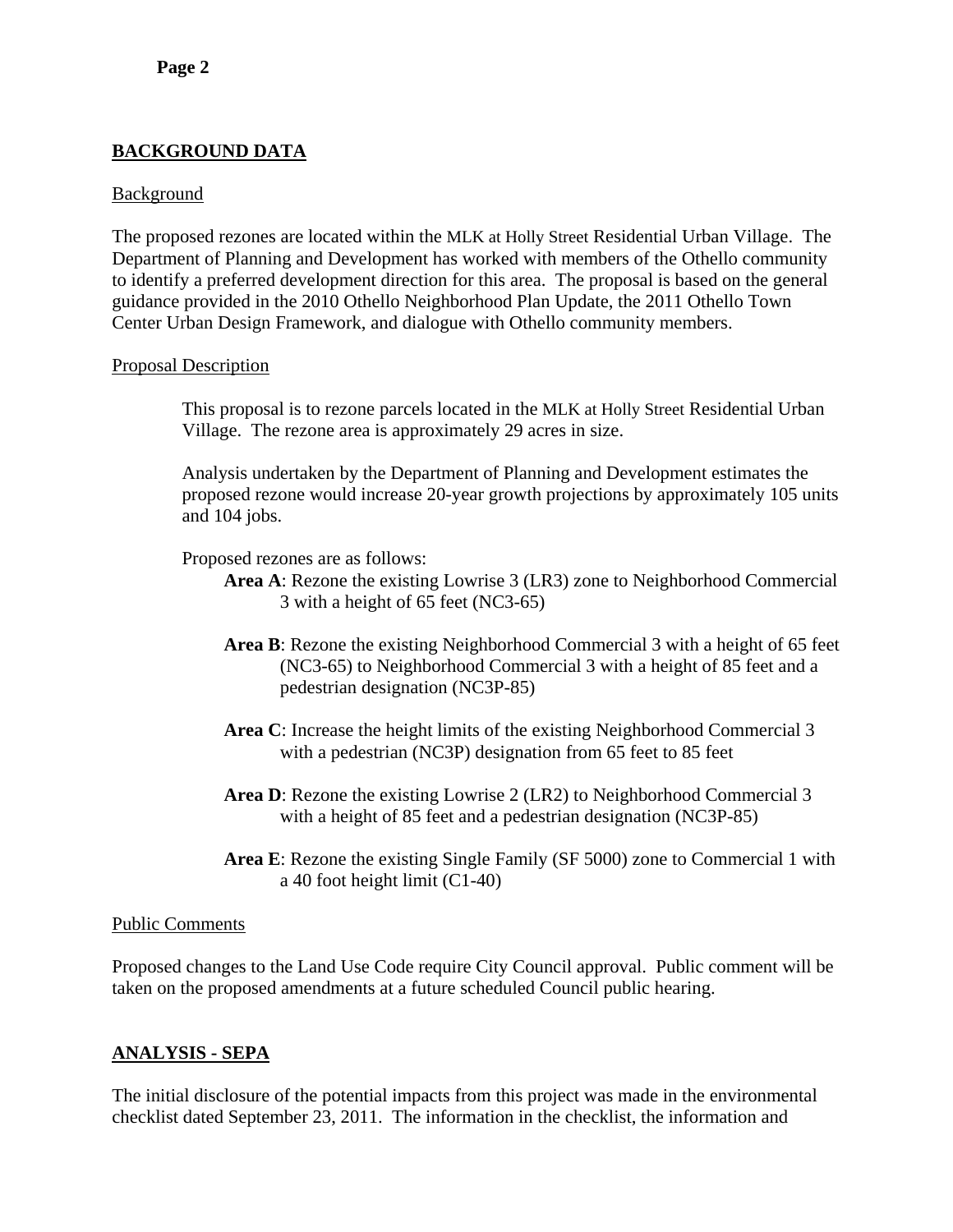analysis in the Director's Report and Recommendation, the 2011 Othello Town Center Urban Design Framework, a copy of the proposed text changes, and the experience of the lead agency with review of similar legislative actions form the basis for this analysis and decision.

As noted above, all of the proposed rezones are located either within or adjacent to the existing MLK at Holly Street Residential Urban Village including existing SF5000-zoned property that will be rezoned to C1-40 to align this area with the Comprehensive Plan's Future Land Use Map. Potential impacts of the rezone proposal are analyzed below.

## Short-term Impacts

As a non-project action, the proposed amendment will not have any short-term impact on the environment. Future development affected by this legislation and subject to SEPA will be required to address short-term impacts on the environment.

## Long-term Impacts

Most long-term impacts of this proposed action are expected to be minor. Impacts to noise, light and glare, shadows, air quality (including greenhouse gas emissions), and use of energy, natural resources, and most public services and facilities may slightly increase, due to larger structures and greater levels of activity on various sites, but are not expected to be significant. Projects developing pursuant to this proposed action would be subject to environmental review if they meet or exceed environmental review thresholds. In addition, projects would need to comply with existing codes and regulations, including the Land Use Code, Environmentally Critical Areas regulations, Stormwater Code, and Grading Code.

The most likely adverse impacts of the proposed action would be to drainage; land use; height, bulk, and scale; and traffic and transportation. These topics are discussed further below:

# *Drainage*

A review by Seattle Public Utilities staff indicates that the water, sewer and drainage utility systems are likely to be adequate to serve anticipated future demand levels. While some sitespecific improvements may be needed, these improvements will be identified at the time of application for future development. New development projects in this area could be required to perform analysis of development-related impacts on utility system infrastructure and, where necessary, to construct improvements that increase capacity and avoid service degradation. New development will also be required to provide storm water control as required under the Stormwater Code.

# *Land Use*

The Land Use SEPA policy states, in part, that "it is the City's policy to ensure that proposed uses are reasonably compatible with surrounding uses and are consistent with any applicable, adopted City land use regulations, the goals and policies set forth in Section B of the land use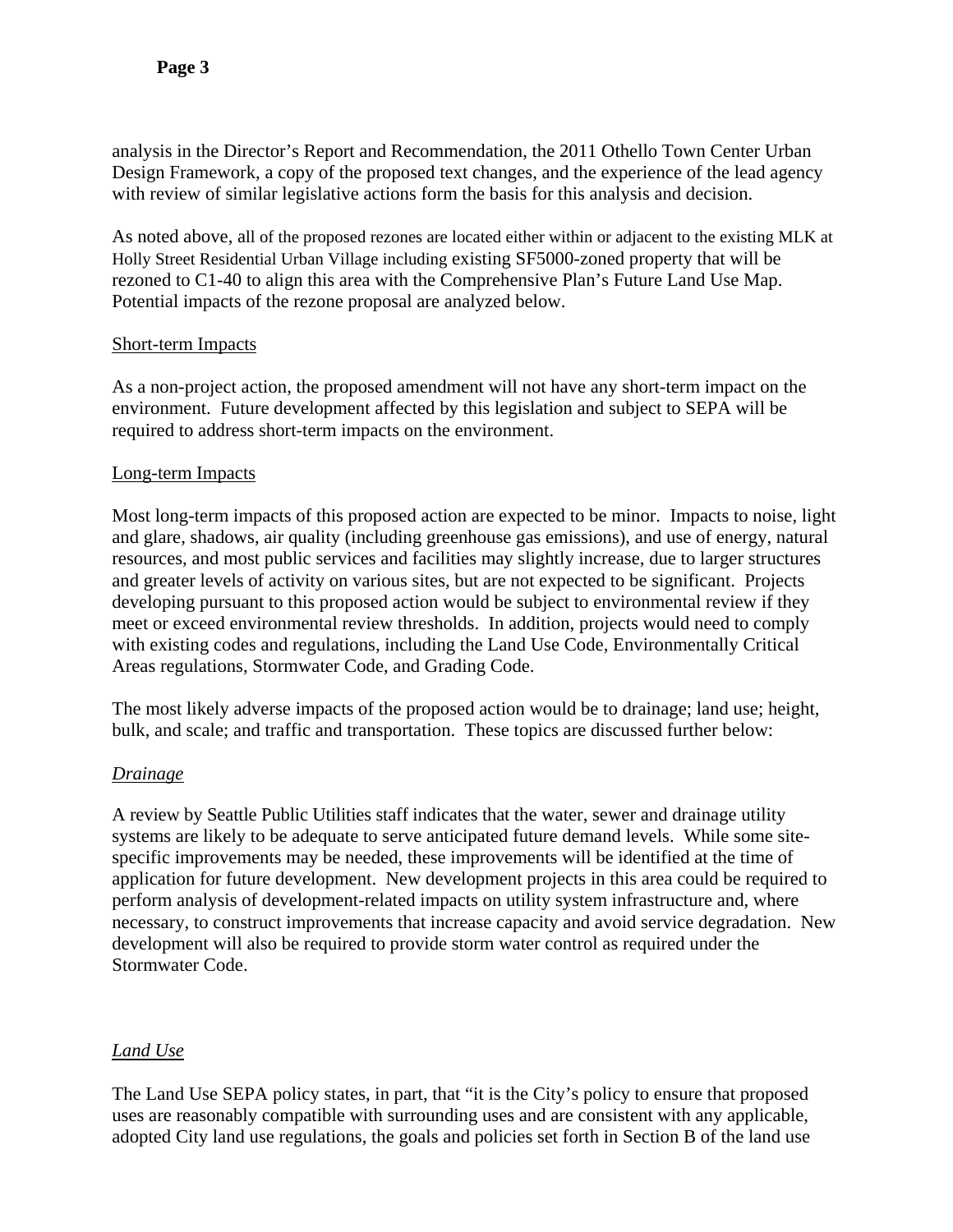element of the Seattle Comprehensive Plan regarding Land Use Categories, and the shoreline goals and policies set forth in section C-4 of the land use element of the Seattle Comprehensive Plan for the area in which the project is located". In general, rezoning from Single Family and Lowrise to Commercial and Neighborhood Commercial zones, and increasing heights to from 65' to 85' will encourage further development of the mixed use neighborhood commercial core around the Othello light rail station. The uses that would be allowed under the proposed rezones are expected to be reasonably compatible with uses in adjacent zones. No portion of the proposed rezones is within the City's Shoreline District.

The proposed rezone generally supports Comprehensive Plan goals and policies for Mixed-Use Commercial Areas. Specifically, the rezones are proposed to facilitate the following:

- LUG-17: "Create strong and successful commercial and mixed-use areas that encourage business creation, expansion and vitality by allowing for a mix of business activities, while maintaining compatibility with the neighborhood-serving character of business districts, and the character of surrounding areas."
- LUG19: "Include housing as part of the mix of activities accommodated in commercial areas in order to provide additional opportunities for residents to live in neighborhoods where they can walk to services and employment."
- **LU**104: "Consistent with the urban village strategy, prefer the development of compact concentrated commercial areas, or nodes, in which many businesses can be easily accessed by pedestrians, to the designation of diffuse, sprawling commercial areas along arterials, which often require driving from one business to another.
- LU116: "Seek to focus development in transit and pedestrian-friendly urban villages while maintaining compatibility between new development and the surrounding area through standards regulating the size and density of development."
- LU117: "Generally permit a greater intensity of development in pedestrian and transit supportive environments found in pedestrian-oriented commercial areas within urban villages than is permitted in general commercial areas or outside of urban villages."

The increased density that could result from the proposed rezone is consistent with the goals and policies cited above. The proposed rezone area is entirely within the MLK @ Holly St Residential Urban Village. This area is generally well-served by transit, including Sound Transit's Link Light Rail service.

Development on parcels proposed to be rezoned will be subject to design review if they exceed thresholds for design review established in the Land Use Code. Design review considers the context and character of surrounding development in applying City design guidelines, thus providing an additional opportunity to address any potential incompatibilities between new development and development on adjacent parcels. It is not anticipated that the proposed text amendments will result in significant land use impacts, pursuant to SMC 25.05.675 J.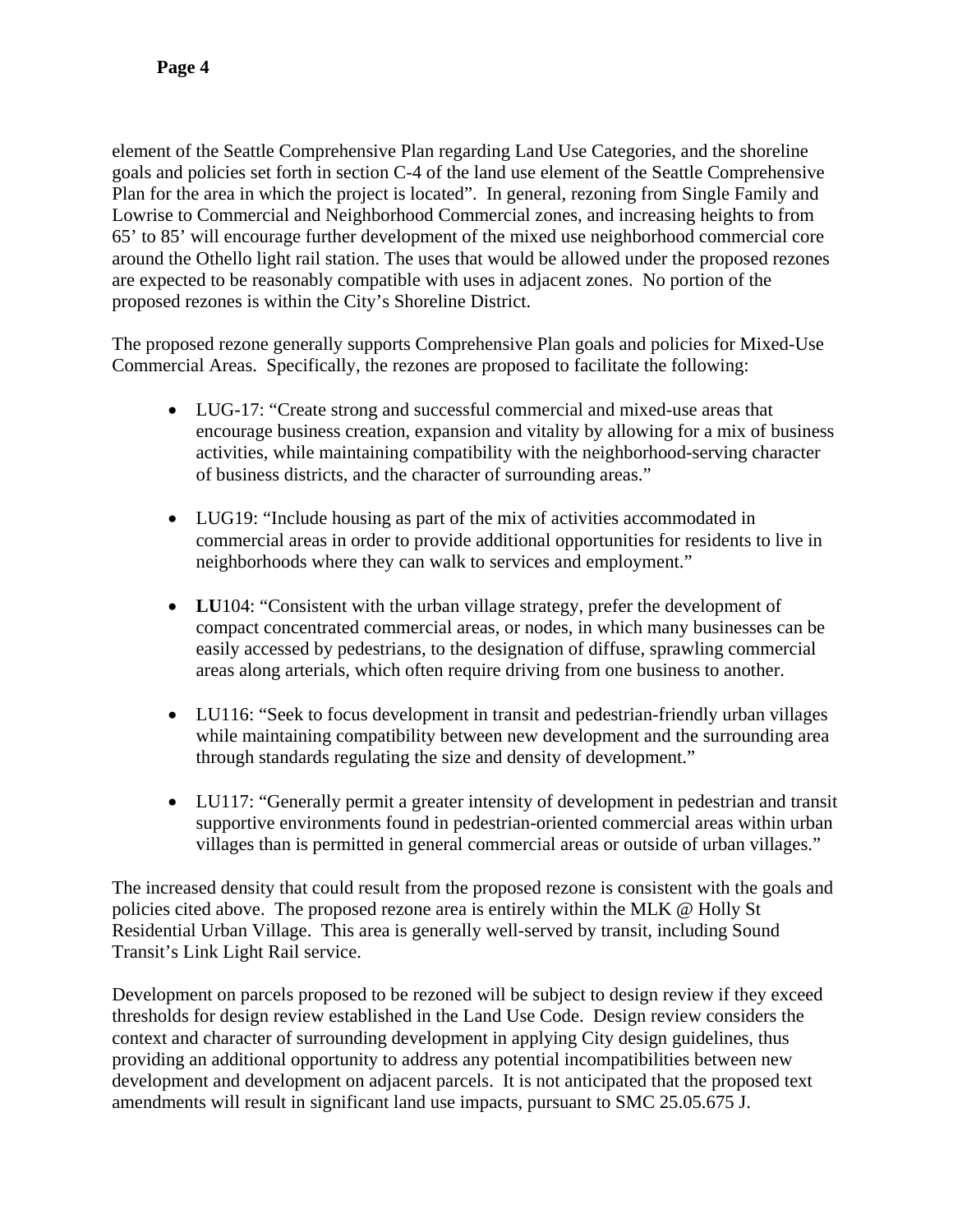## *Height, Bulk, and Scale*

In general, the height, bulk and scale of projects developed pursuant to the proposed rezones would not be substantially different than what could be built under current zoning and would largely maintain existing transitions from high- to low-density zoning. The greatest proposed height limits of 85' are proposed for the neighborhood core where higher residential and commercial density is consistent with comprehensive and neighborhood plan goals. The neighborhood core is also buffered from the surrounding single family residential areas by moderate density multifamily zoning and parks. The rezone from SF to C1-40 would result in a transition similar to what currently exists in adjacent areas.

Bulk and scale impacts of projects developed pursuant to this proposed rezones may also be addressed by the City's design review process. Specific height, bulk and scale impacts of proposed development will be determined at the time of project review. The proposed rezones are not expected to have a significant impact on height, bulk, and scale, pursuant to SMC 25.05.675 G.

# *Transportation*

The proposed rezones will increase development capacity on various parcels in the affected area; projects developed pursuant to proposed rezones may generate higher volumes of traffic and have greater transportation impacts than projects proposed under the current zoning.

A traffic analysis was conducted by Fehr and Peers (*City of Seattle Station Area Analysis North Beacon Hill-Othello-Mount Baker, May, 2011*) of the 2030 "No Action" conditions, representing future traffic and land use conditions under expected growth levels (without any changes to heights or densities) and 2030 "With Action" conditions, representing future traffic and land use conditions with increased employment and population resulting from increased building heights and densities, using their proprietary Mixed Use Development (MXD) trip generation tool. The MXD tool was used in conjunction with the Seattle travel model to estimate future traffic flows and level of service (LOS) at key study intersections in each of the study areas. This analysis determined there would be no significant adverse impacts to traffic operations as a result of the increased building heights and densities. Background growth in the corridor is expected to increase traffic on MLK Jr. Way S by as much as 40 percent. Such growth constitutes the bulk of the increase in delay when compared to existing conditions. However, even with this large increase in background traffic, the proposed increase in heights and densities will only slightly increase delay at the study intersections along the Myrtle St S and MLK Way corridors. Overall operations are still expected to be within the City's LOS standard at all intersections.

Transit service is not anticipated to be significantly impacted in the Othello area since the modest increase in transit trips (26 PM peak hour trips) will be accommodated by the neighborhood's extensive transit system.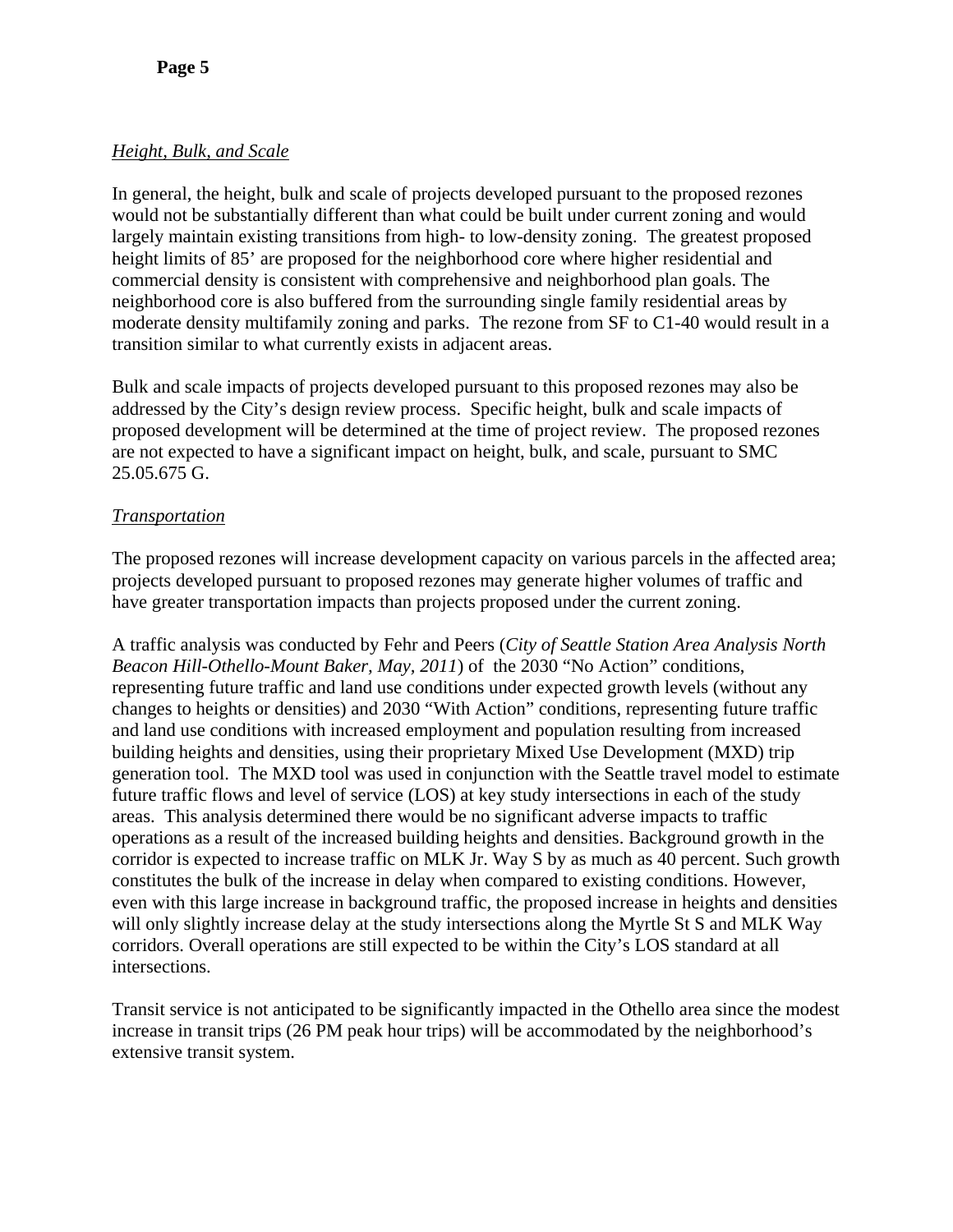The transportation impacts of individual projects developing pursuant to these proposed text changes will be evaluated through SEPA review at the time of permit applications; if appropriate, mitigation will be required at that time.

## *On-street Parking*

The proposed rezone could also result in additional demand for on-street parking spaces due to increased residential and commercial use. In March of 2011, Heffron Transportation prepared a parking monitoring program report surrounding five light rail stations including the Othello Station. Heffron surveyed the parking utilization rates within a quarter-mile and half-mile area of the light rail station during 9-11 am and 1-3 pm times on weekdays. Parking utilization is defined by the number of vehicles parked as a percentage of the number of legal parking spaces. The surveys were conducted on Tuesdays, Wednesdays and Thursdays in late October and early November.

There are no minimum parking requirements in Station Area Overlay Districts, therefore the number of parking spaces provided as part of any future development would be determined largely by market demand. Recent development in other areas of the City suggests that developers will provide off-street parking. Additionally, the close proximity of this project to light rail may reduce car ownership rates in new development. Potential impacts would also tend to be minimized due to the Restricted Parking Zone applicable to the neighborhood, which limits non-resident parking and applies time restrictions to minimize long-term on-street parking usage. Given existing utilization rates and area conditions, it is not anticipated that this proposal will have significant impacts on on-street parking.

Based on these studies, it is expected that increased heights and densities within the Othello neighborhood are not likely to result in a significant impact to traffic operations and on-street parking. Given the availability of alternate modes and the available arterial capacity, the proposed rezones are not expected to have a significant impact on traffic and transportation, pursuant to SMC 25.05.675.R. In addition, with alternate modes of transportation, market demand for off-street parking and residential parking zones, the proposed rezones are not anticipated to have significant impact on on-street parking.